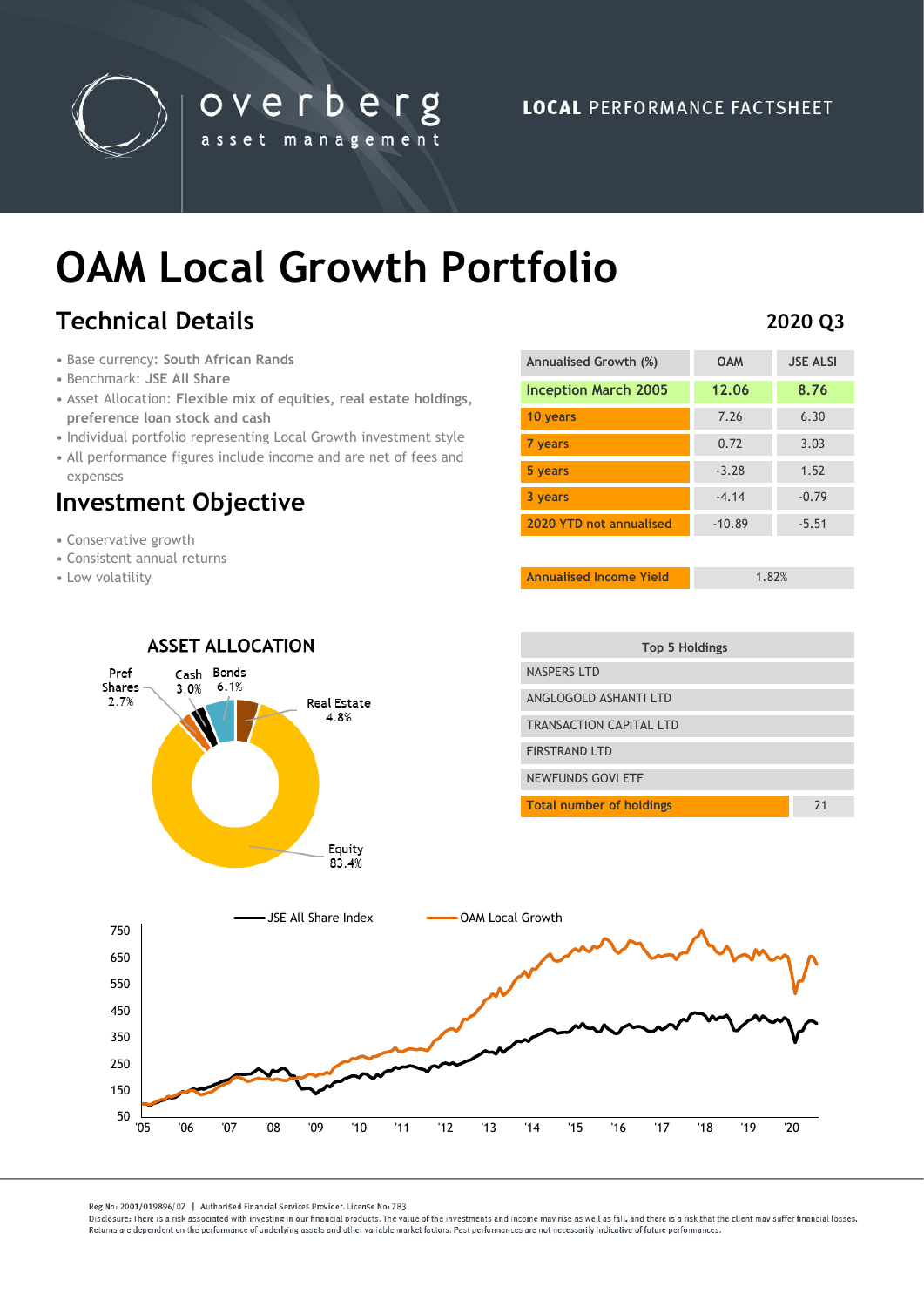

### **Local Market Review and Strategy Outlook for the quarter ended Sept 2020**

It is reasonable to blame the Covid pandemic for market weakness. However, it is a global pandemic and so it is fair to make comparisons across the world's markets. On this basis, South Africa has fared badly. Hamstrung by continued policy uncertainty and a strained fiscus, the JSE underperformed not just global markets in the third quarter (Q3) but emerging markets as well, The MSCI World and MSCI Emerging Market indices increased over the quarter by 6.27% and 5.72%. Year-to-date (YTD) the world index increased by 0.37% and the EM index lost 2.93%. The JSE All Share index lost 0.64% over Q3 and 4.94% YTD, which would have looked even worse in dollar terms, given the rand's 16.45% YTD depreciation versus the dollar. The MSCI indices are dollar denominated. Among the JSE indices, the Resources 20 index contributed the strongest performance with Q3 and YTD gains of 5.15% and 8.37%, while the Industrial 25 index came in second place with a Q3 loss of 3.9% but YTD gain of 5.60%, helped by the large weighting in Naspers and Prosus. The Financial 15 index was the laggard due to the domestic focus of the index constituents, with a Q3 loss of 1.40% and a severe YTD loss of 35.7%. The sharp economic recession and aggressive monetary easing by the South African Reserve Bank provided fertile ground for bond returns, which strongly outperformed equity markets. The All-Bond 1-3 year Total Return index added a further 2.48% in Q3 notching up a YTD return of 10.26%. The gold price also offered safe refuge, with dollar-based gains of 6.73% in Q3 and 23.84% YTD, lifting the price per ounce to \$1.887.

In the nine months to end September, the JSE All Share index may have only lost 4.9%, which seems a modest loss, but this figure belies the tremendous volatility which took place along the way. Over the period, the Covid pandemic wreaked havoc on the economy and the markets. The second quarter (Q2) suffered the full brunt of the virus, with GDP dropping by an unprecedented 51% quarter-on-quarter annualised. While agriculture, fishing and forestry, deemed essential services, grew by 15.1%, the construction, manufacturing and mining sectors fell by 77%, 75% and 73%. Household consumption dropped 50% and gross fixed capital formation, which measures investment in the economy, collapsed by 60%.

Incredibly, despite the carnage, the unemployment rate fell in Q2 from 30.1% to 23.3%, but this is only because 5.2 million people dropped out of the denominator, as they gave up looking for work. The number of payrolls in the country dropped by 2.2 million to 14.1 million, lifting the expanded definition of unemployment from 39.7% to 42%, the highest of any country in the world. Of the 14.1 million lucky enough to still have jobs, only 81% received salaries and of these 21% endured salary cuts. Unlike developed economies, which during Covid were awash with massive fiscal transfers of wealth to households and struggling businesses, massive liquidity expansion and credit growth, South Africa's Private Sector Credit Extension (PSCE) fell off a cliff. Even after lockdowns were eased, PSCE growth continued to decelerate, falling in August to 3.9% year-on-year down from 5.1% in July. The two main components, household and corporate credit growth, slowed from 3.2% to 3.0% and from 6.7% to 4.6%, constrained by rising joblessness, weak real income growth, a deterioration in credit standing, and a reluctance by banks to take on credit risk.

With domestic demand collapsing, at least the trade balance turned into surplus, registering elevated back-to-back surpluses in July and August, of R37.9 billion and R38.9 billion, the latter being the second largest on record. In the year to end August, the trade surplus lifted to R134 billion, good news for the current account. Weak domestic demand also contributed to the benign inflation figures. Consumer price inflation slowed in August from 3.2% to 3.1% year-on-year, capping 21 straight months below the midpoint of the South African Reserve Bank's 3-6% target range. Emboldened by the relatively stable rand and the swift and aggressive policy easing by the world's central banks, the SARB cut the benchmark repo rate by a further 25 basis points at its July policy meeting. The repo rate has been cut

Reg No: 2001/019896/07 | Authorised Financial Services Provider, License No: 783

Disclosure: There is a risk associated with investing in our financial products. The value of the investments and income may rise as well as fall, and there is a risk that the client may suffer financial losses Returns are dependent on the performance of underlying assets and other variable market factors. Past performances are not necessarily indicative of future performances.